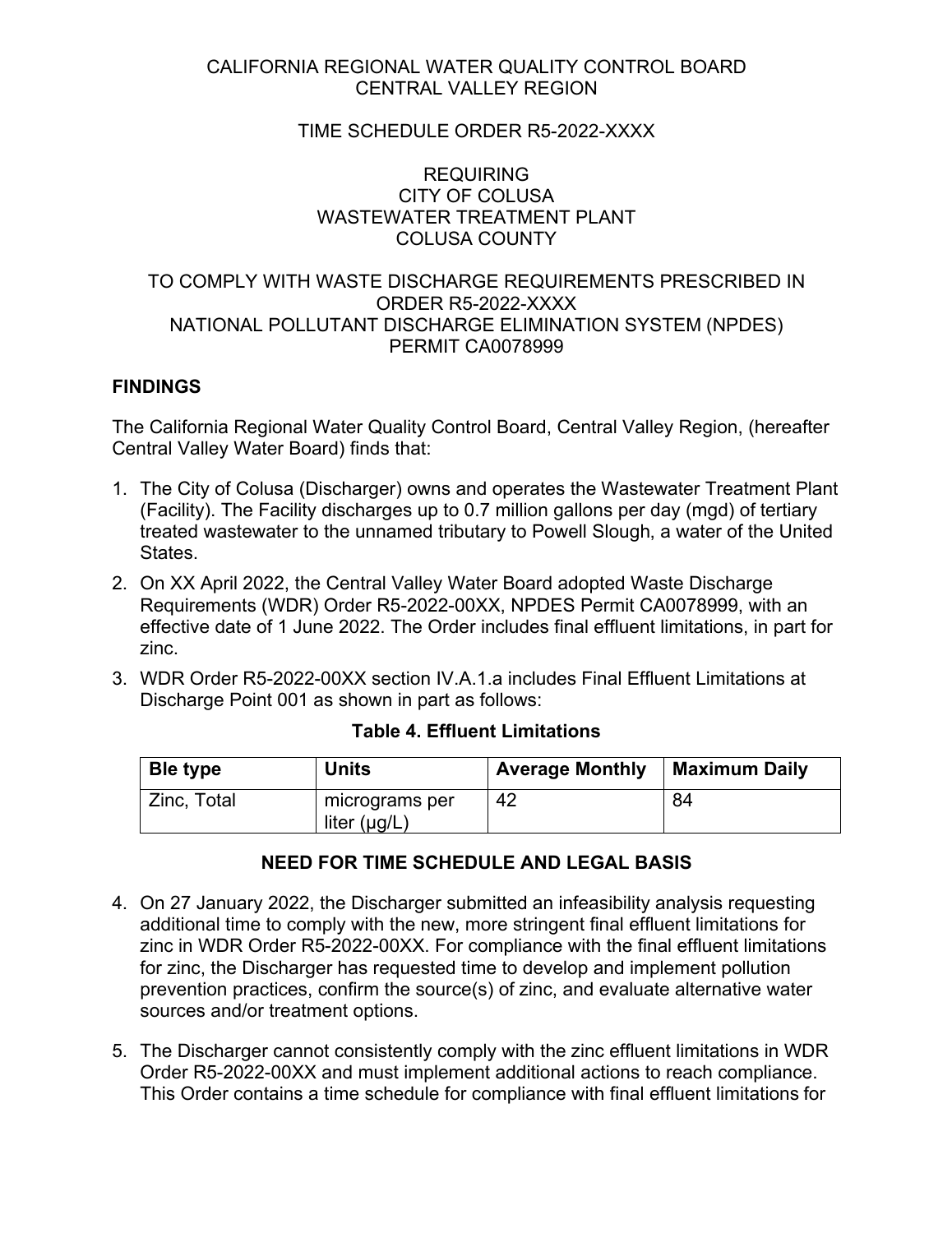zinc, sets interim limitations, and is intended to provide protection from mandatory minimum penalties (MMPs) for violations of the final effluent limitations for zinc.

## **MANDATORY MINIMUM PENALTIES**

6. California Water Code (CWC) section 13385, subdivisions (h) and (i), requires the Central Valley Water Board to impose MMPs upon dischargers that violate certain effluent limitations. CWC section 13385(j)(3) exempts discharges from these MMPs:

… where the waste discharge is in compliance with either a cease and desist order issued pursuant to Section 13301 or a time schedule order issued pursuant to Section 13300 or 13308, if all the [specified] requirements are met...for the purposes of this subdivision, the time schedule may not exceed five years in length...

- 7. Per the requirements of CWC section 13385(j)(3), the Central Valley Water Board finds that:
	- a. This Order specifies the actions that the Discharger is required to take in order to correct the violations that would otherwise be subject to CWC section 13385(h) and (i).
	- b. To comply with final effluent limitations, the Discharger proposed that three years is necessary to allow for collection of monitoring samples for zinc, determining which compliance path to take, and implementation of either a zinc water-effectsratio study or construction of Facility upgrades.
	- c. The final effluent limitations for zinc are new, more stringent, or modified regulatory requirements that became applicable to the waste discharge after the effective date of Order R5-2022-XXXX and after 1 July 2000. New or modified control measures are necessary in order to comply with the final effluent limitations for zinc. The new or modified control measures cannot be designed, installed, and put into operation within 30 calendar days.
	- d. This Order establishes a time schedule to bring the waste discharge into compliance with the effluent limitations that is as short as possible, taking into account the technological, operational, and economic factors that affect the design, development, and implementation of the control measures that are necessary to comply with the effluent limitations.
- 8. By statute, a Cease and Desist Order or Time Schedule Order may initially provide protection from MMPs for no more than five years. (CWC, section 13385(j)(3)(C).)
- 9. Compliance with this Order exempts the Discharger from mandatory minimum penalties for violations of the final effluent limitations for zinc found in WDR Order R5-2022-00XX from **1 June 2022** until **31 May 2027**. The Discharger has not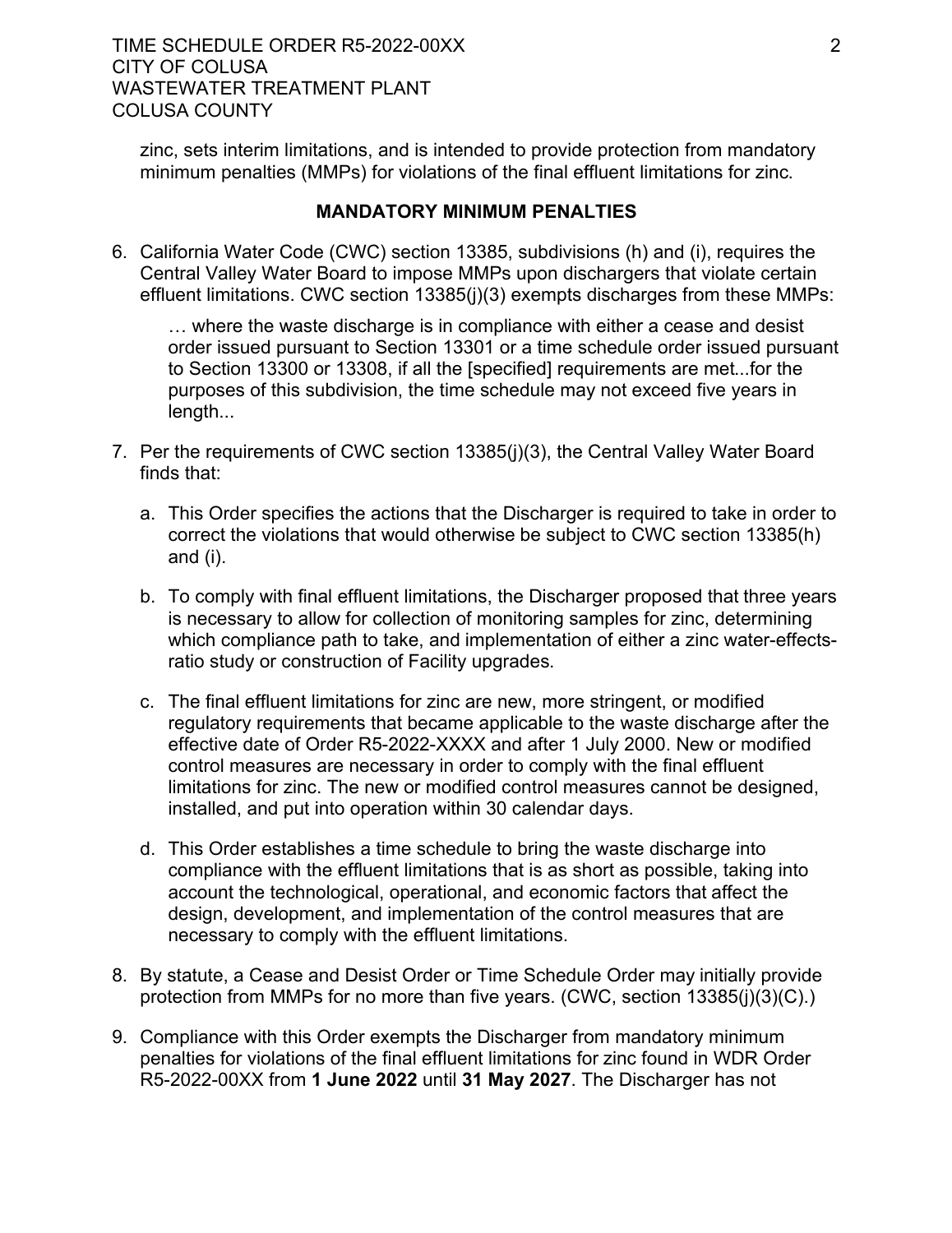previously been protected from mandatory minimum penalties for violations of the zinc effluent limitations.

- 10.In accordance with CWC section 13385(j)(3)(C), the total length of protection from mandatory minimum penalties for the final effluent limitations for zinc does not exceed five years.
- 11.This Order provides a time schedule for completing the actions necessary to ensure compliance with the final effluent limitations for zinc contained in WDR Order R5- 2022-00XX. Since the time schedule for completion of actions necessary to bring the waste discharge into compliance exceeds one year, this Order includes interim effluent limitations and interim requirements and dates for their achievement.
- 12.This Order includes performance-based interim effluent limitations for zinc. The Central Valley Water Board calculated an interim average monthly effluent limitation (AMEL) for zinc based on the current treatment plant performance. When there are less than 10 sampling data points available, the interim performance based AMEL is established by multiplying the maximum effluent concentration by the multiplying factors from Table 3-1 of the U.S. EPA Technical Support Document for Water Quality-based Toxics Control ((EPA/505/2-90-001), TSD), based on the number of samples and a coefficient of variation of 0.6. Therefore, an interim AMEL for zinc was calculated using the maximum effluent concentration multiplied by the factor of 4.7 from Table 3.1 of the TSD.

The interim maximum daily effluent limitation (MDEL) was calculated using the MDEL/AMEL multiplier per Table 2 of the Policy for Implementation of Toxics Standards for Inland Surface Waters, Enclosed Bays, and Estuaries of California. In calculating interim effluent limitations for zinc, effluent data between 1 March 2018 and 28 February 2021 was used. The following table summarizes the calculation of the interim effluent limitations for zinc:

| <b>Parameter</b> | <b>Units</b> | <b>Interim AMEL</b> | <b>Interim MDEL</b> |
|------------------|--------------|---------------------|---------------------|
| Zinc, Total      | $\mu$ g/L    | 530                 | 1100                |

# **Table 1. Interim Effluent Limitations**

13.The Central Valley Water Board finds that the Discharger can maintain compliance with the interim effluent limitations included in this Order. Interim effluent limitations are established when compliance with the final effluent limitations cannot be achieved by the existing Facility. Discharge of constituents in concentrations in excess of the final effluent limitations, but in compliance with the interim effluent limitations, can significantly degrade water quality and adversely affect the beneficial uses of the receiving stream on a long-term basis. However, the interim effluent limitations establish an enforceable ceiling concentration until compliance with the final effluent limitations can be achieved.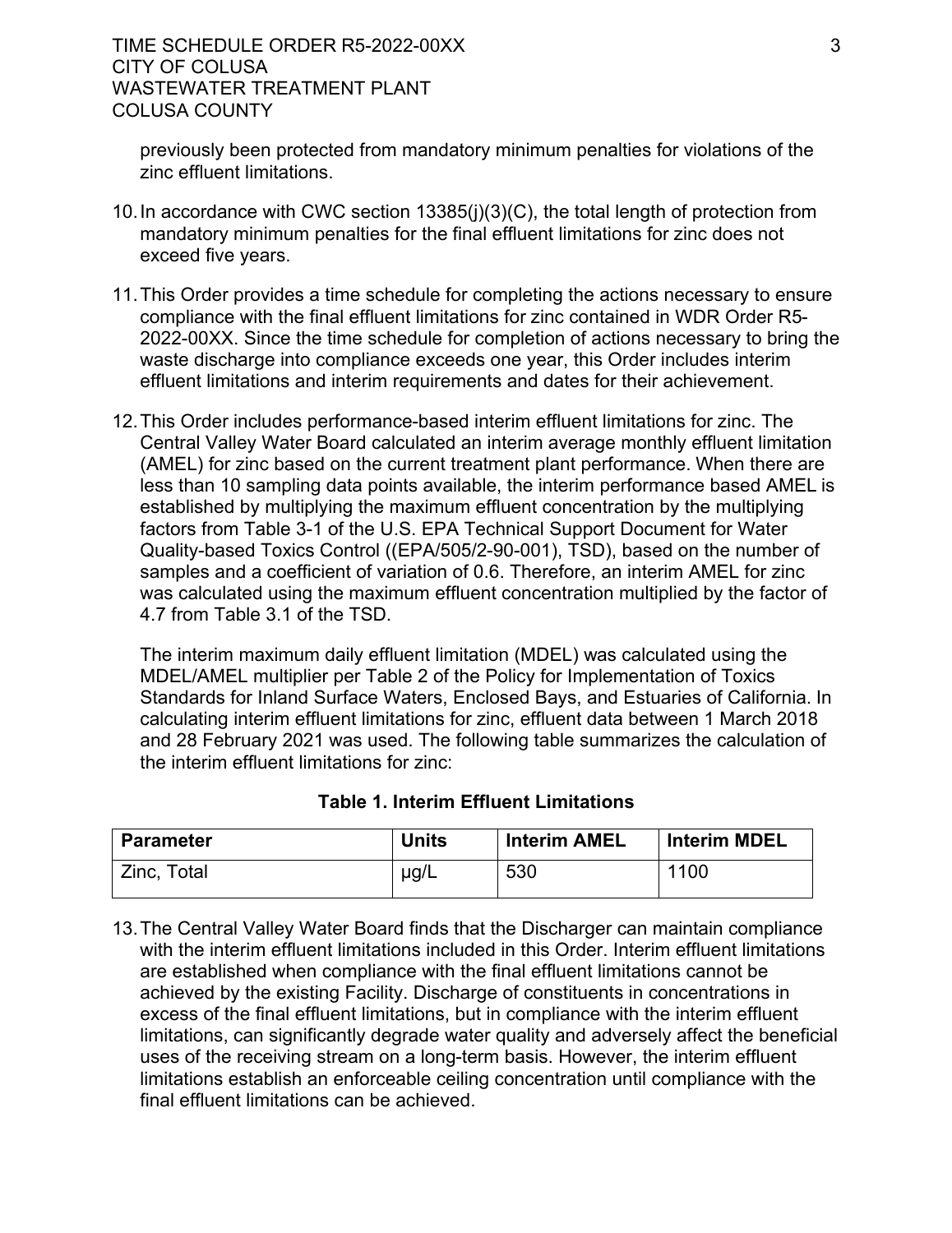TIME SCHEDULE ORDER R5-2022-00XX 4 CITY OF COLUSA WASTEWATER TREATMENT PLANT COLUSA COUNTY

14.If an interim effluent limit contained in this Order is exceeded, then the Discharger is subject to MMPs for that particular exceedance as it will no longer meet the exemption in CWC 13385(j)(3). It is the intent of the Board that a violation of an interim monthly effluent limitation subjects the Discharger to only one MMP for that monthly averaging period. In addition, a violation of an interim daily maximum effluent limit subjects the Discharger to one MMP for the day in which the sample was collected.

#### **OTHER REGULATORY REQUIREMENTS**

15.CWC section 13300 states, in part:

"Whenever a regional board finds that a discharge of waste is taking place or threatening to take place that violates or will violate requirements prescribed by the regional board, or the state board, or that the waste collection, treatment, or disposal facilities of a discharger are approaching capacity, the board may require the discharger to submit for approval of the board, with such modifications as it may deem necessary, a detailed time schedule of specific actions the discharger shall take in order to correct or prevent a violation of requirements."

16.CWC section 13383 states, in part:

"[A] regional board may establish monitoring, inspection, entry, reporting, and recordkeeping requirements . . . for any person who discharges, or proposes to discharge, to navigable waters, any person who introduces pollutants into a publicly owned treatment works, any person who owns or operates, or proposes to own or operate, a publicly owned treatment works or other treatment works treating domestic sewage, or any person who uses or disposes, or proposes to use or dispose, of sewage sludge."

- 17.The Discharger owns and operates the Facility. The technical and monitoring reports required by this Order are necessary to determine compliance with the requirements in this Order and WDR Order R5-2022-00XX.
- 18.Issuance of this Order is exempt from the provisions of the California Environmental Quality Act (Pub. Resources Code, § 21000 et seq.) ("CEQA") pursuant to Water Code section 13389, since the adoption or modification of a NPDES permit for an existing source is statutorily exempt and this Order only serves to implement a NPDES permit. (Pacific Water Conditioning Ass'n, Inc. v. City Council of City of Riverside (1977) 73 Cal.App.3d 546, 555-556.).
- 19.On XX April 2022, after due notice to the Discharger and all other affected persons, the Central Valley Water Board conducted a public hearing at which evidence was received to consider this Time Schedule Order under Water Code section 13301 to establish a time schedule to achieve compliance with waste discharge requirements.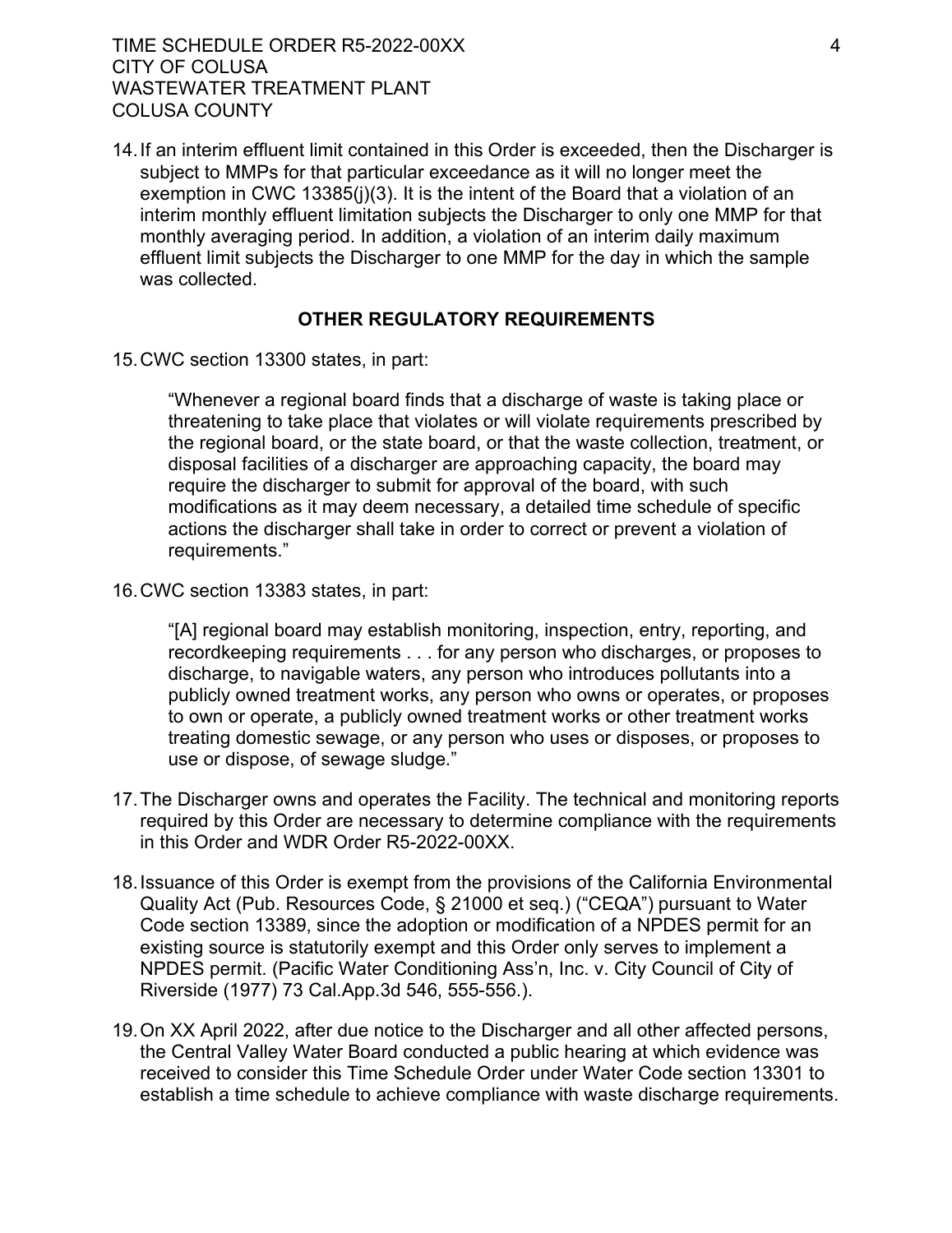## **BOARD ACTION**

## **IT IS HEREBY ORDERED THAT:**

1. Pursuant to California Water Code Sections 13300 and 13383, the Discharger shall comply with the following time schedule to submit reports and ensure completion of the compliance project described in Finding 7.b, above:

| <b>Task</b>                                                                                                                                                                                                                                                                                                           | <b>Compliance Date</b> |
|-----------------------------------------------------------------------------------------------------------------------------------------------------------------------------------------------------------------------------------------------------------------------------------------------------------------------|------------------------|
| Submit Progress Reports. The progress reports shall<br>detail the steps taken to comply with this Order, for<br>example, showing completion of tasks, evaluation of<br>the effectiveness of the implemented measures, and<br>assessment of whether additional measures are<br>necessary to meet the compliance dates. | 31 January, annually   |
| Submit and implement a Pollution Prevention Plan<br>(PPP) pursuant to CWC section 13263.3.                                                                                                                                                                                                                            | 31 October 2023        |
| Submit workplan detailing proposed compliance<br>project.                                                                                                                                                                                                                                                             | 30 November 2023       |
| Submit final report evaluation of the completed<br>compliance project.                                                                                                                                                                                                                                                | 31 May 2025            |
| Comply with final effluent limitations for zinc                                                                                                                                                                                                                                                                       | 31 May 2027            |

2. The following interim effluent limitations for zinc shall be effective on **1 June 2022** and shall apply in lieu of the corresponding final effluent limitations in WDR Order R5-2022-00XX. The Discharger shall comply with the following interim effluent limitations through **31 May 2027**, or when the Discharger is able to come into compliance with the final effluent limitations, whichever is sooner.

## **Interim Effluent Limitations**

| <b>Parameter</b> | Units | <b>Interim AMEL</b> | <b>Interim MDEL</b> |
|------------------|-------|---------------------|---------------------|
| Zinc, Total      | µg/L  | 530                 | 1100                |

3. Any person signing a document submitted under this TSO shall make the following certification:

"I certify under penalty of law that I have personally examined and am familiar with the information submitted in this document and all attachments and that, based on my knowledge and on my inquiry of those individuals immediately responsible for obtaining the information, I believe that the information is true, accurate, and complete. I am aware that there are significant penalties for submitting false information, including the possibility of fine and imprisonment."